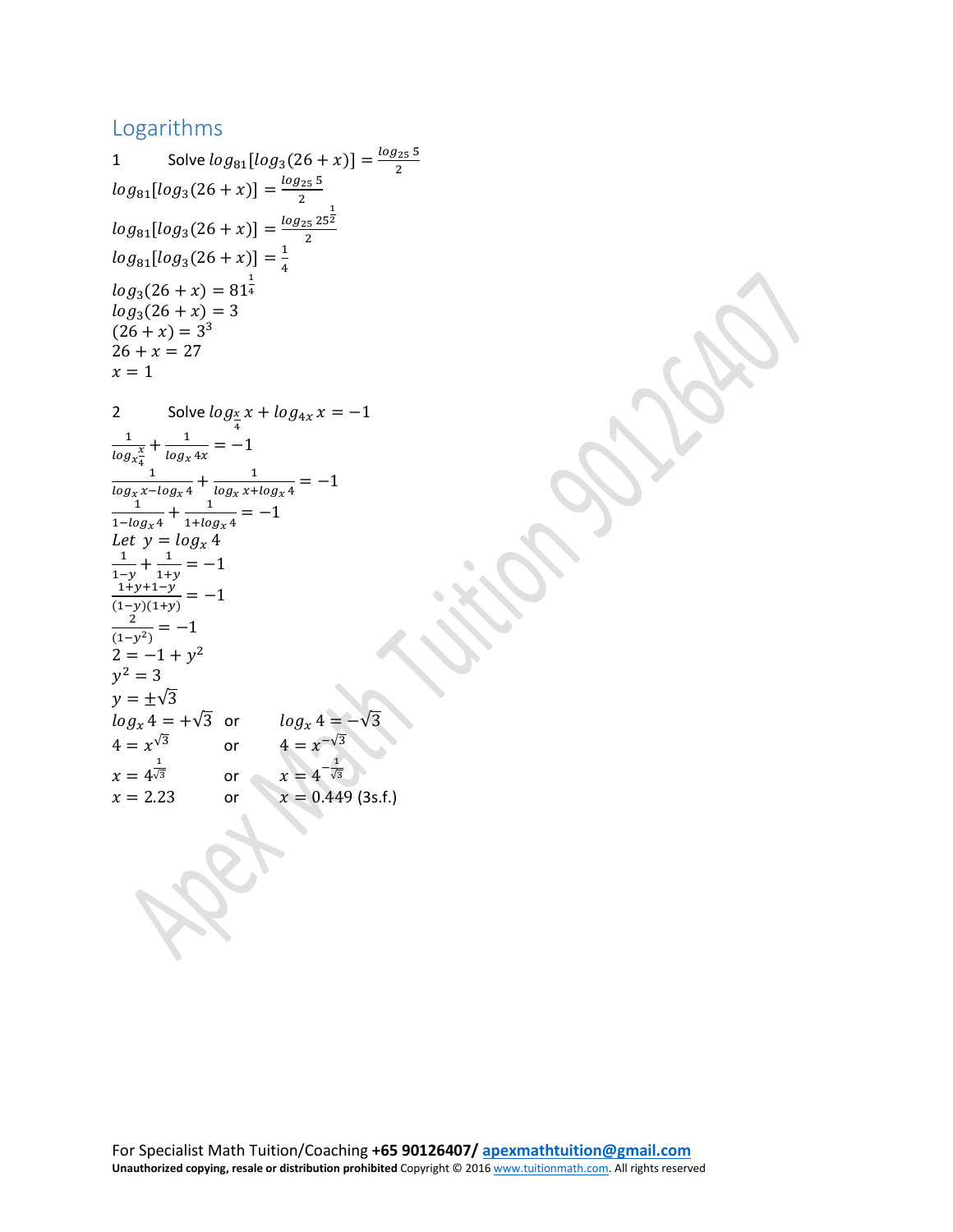3 Solve 
$$
log_3 e^x - log_3(\frac{1}{2}) - log_9(4e^x + 3) = 0
$$
  
\n $log_3 e^x - log_3(\frac{1}{2}) - log_9(4e^x + 3) = 0$   
\n $log_3 2e^x - \frac{log_3(4e^x + 3)}{log_3 9} = 0$   
\n $log_3 2e^x - \frac{log_3(4e^x + 3)}{2} = 0$   
\n $log_3 2e^x - log_3(4e^x + 3)^{\frac{1}{2}} = 0$   
\n $log_3 \frac{2e^x}{(4e^x + 3)^{\frac{1}{2}}} = 0$   
\n $\frac{2e^x}{(4e^x + 3)^{\frac{1}{2}}} = 1$   
\n $\frac{2e^x}{(4e^x + 3)^{\frac{1}{2}}} = 1$   
\n $2e^x = (4e^x + 3)^{\frac{1}{2}}$   
\n $4e^{2x} = 4e^x + 3$   
\nLet  $y = e^x$   
\n $4y^2 - 4y - 3 = 0$   
\n $(2y - 3)(2y + 1) = 0$   
\n $y = \frac{3}{2}$  or  $-\frac{1}{2}$   
\n $e^x = \frac{3}{2}$  or  $-\frac{1}{2}$  (rej)  
\n $x = ln(\frac{3}{2})$ 

4 Show that 
$$
(\log_2 3) (\log_9 16) = 2
$$
  
\n $(\log_2 3) (\log_9 16) = (\log_2 3) \times 4(\log_9 2)$   
\n $= 4(\log_2 3) \frac{\log_2 2}{\log_2 9}$   
\n $= 4(\log_2 3) \frac{1}{2\log_2 3}$   
\n $= 4(\log_2 3) \frac{1}{2\log_3 3}$   
\n $= 2$  (shown)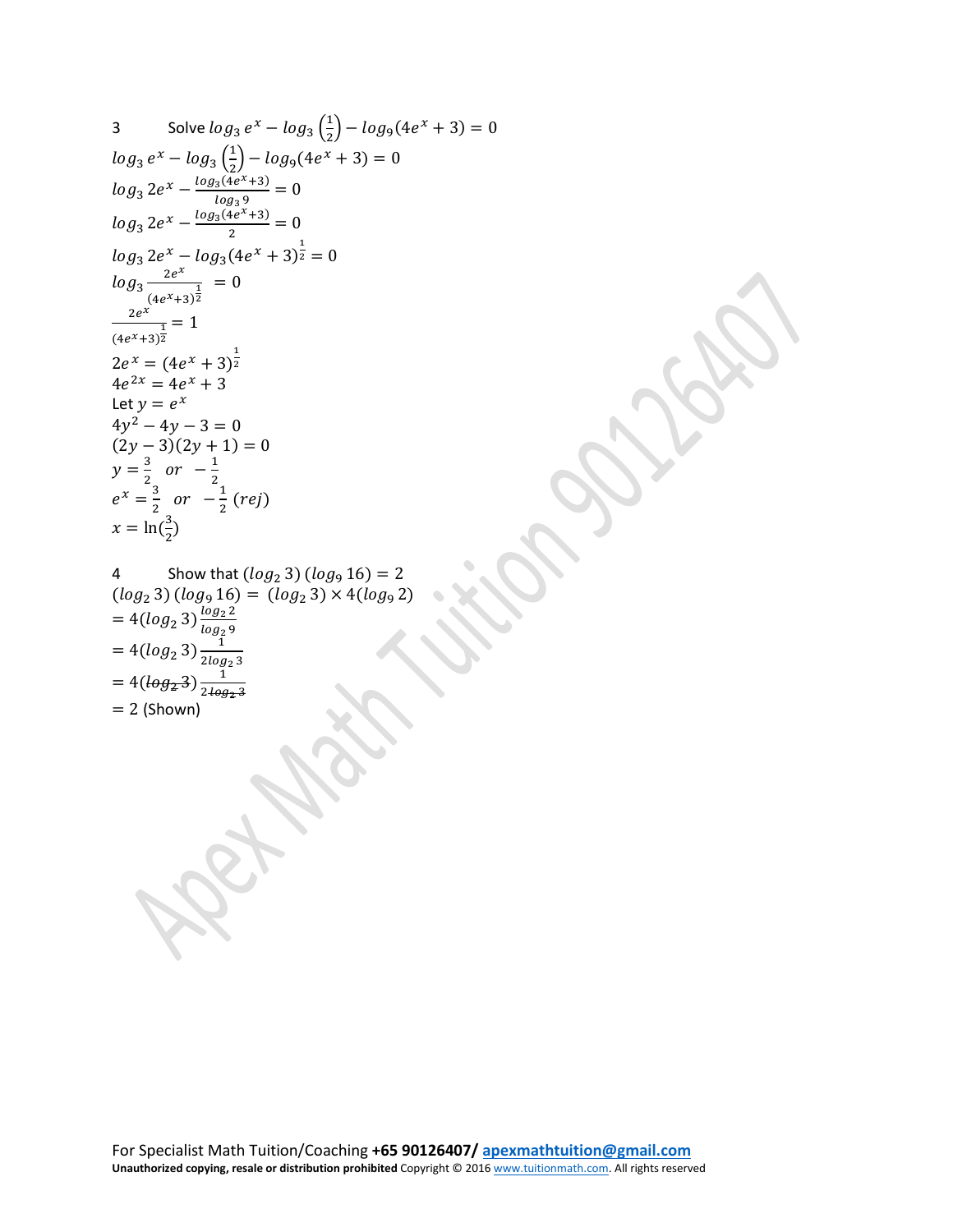Let  $e^{\ln x} = y$  $\ln e^{\ln x} = \ln y$  $\ln x$  (ln e) =  $\ln y$  $\ln x = \ln y$  $x = y$ Since  $x = y$  and  $y = e^{\ln x}$ , therefore  $x = e^{\ln x}$ 

6 Solve  $log_2(log_2(log_2 x)) = 1$  $log_2(log_2(log_2 x)) = 1$  $log_2(log_2 x) = 2$  $log_2 x = 2^2 = 4$  $x = 2^4$  $x = 16$ 

7 Given that  $x^2 + y^2 = 14xy$ , show that  $2 \lg \left( \frac{x+y}{4} \right) = \lg x + \lg y$ 

$$
x2 + y2 = 14xy
$$
  
\n
$$
x2 + y2 + 2xy = 14xy + 2xy
$$
  
\n
$$
(x + y)2 = 16xy
$$
  
\n
$$
\frac{(x+y)2}{42} = xy
$$
  
\n
$$
2 \lg \left(\frac{x+y}{4}\right) = \lg(xy)
$$
  
\n
$$
2 \lg \left(\frac{x+y}{4}\right) = \lg x + \lg y
$$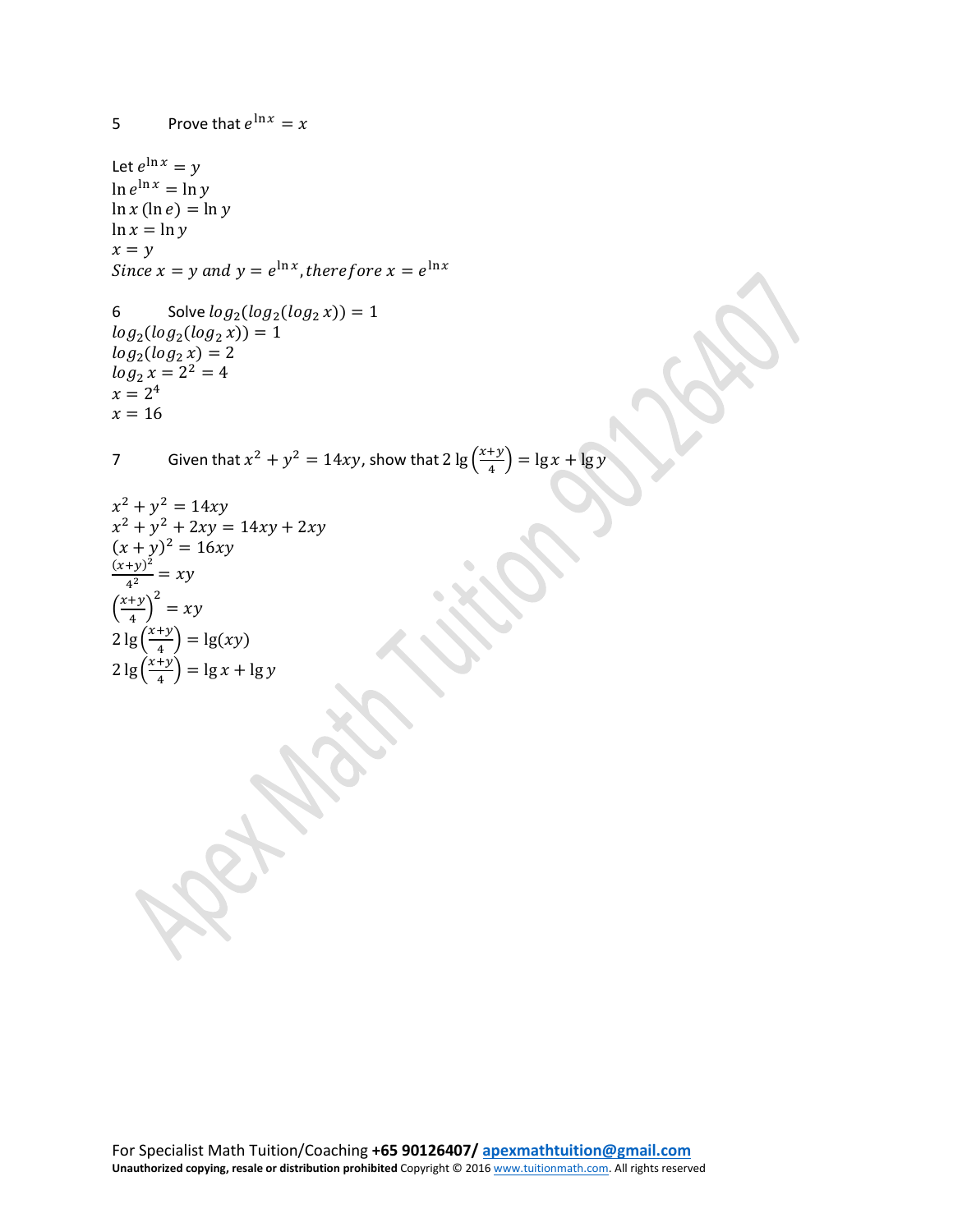8 Given that  $\log_k a = x$  and  $\log_k b = y$ , express the following in terms of x and y. i)  $\log_{ab} k^2$ ii)  $\log_b \left( \frac{ab^2}{k} \right)$ 

i) 
$$
\log_{ab} k^2 = 2 \log_{ab} k
$$
  
\n $= 2 \left[ \frac{\log_k k}{\log_k ab} \right]$   
\n $= 2 \left( \frac{1}{\log_k a + \log_k b} \right)$   
\n $= \frac{2}{x+y}$ 

ii) 
$$
\log_b \left( \frac{ab^2}{k} \right) = \frac{\log_k \left( \frac{ab^2}{k} \right)}{\log_k b}
$$

$$
= \frac{\log_k a + 2 \log_k b - \log_k k}{\log_k b}
$$

$$
= \frac{x + 2y - 1}{y}
$$

9 Without using a calculator, evaluate  $(\lg 5)^2 + \lg 2 \lg 50$ 

```
(\lg 5)^2 + \lg 2 \lg 50 = (\lg 5)^2 + \lg 2 (\lg 5 + \lg 10)= (lg 5)<sup>2</sup> + lg 2 lg 5 + lg 2 (lg 10)
= lg 5 (lg 5 + lg 2) + lg 2
= lg 5 (lg 10) + lg 2
= lg 5 + lg 2
= lg 10
= 110 If a = \log_x 99 and b = \log_x 363, express the following in terms of a and b.
i) \log_x 9ii) \log_{x} 33a = \log_x 99a = \log_{x} 3^{2} \times 11a = 2 \log_x 3 + \log_x 11 -(1)
b = \log_x 363b = \log_x 3 \times 11^2b = \log_x 3 + 2 \log_x 11 -(2)
2\times(2)-(1):
2b - a = 3 \log_x 11
```

```
\log_x 11 = \frac{2b-a}{3}
```
 $2\times(1)-(2)$ :  $2a - b = 3 \log_x 3$  $\log_x 3 = \frac{2a-b}{3}$